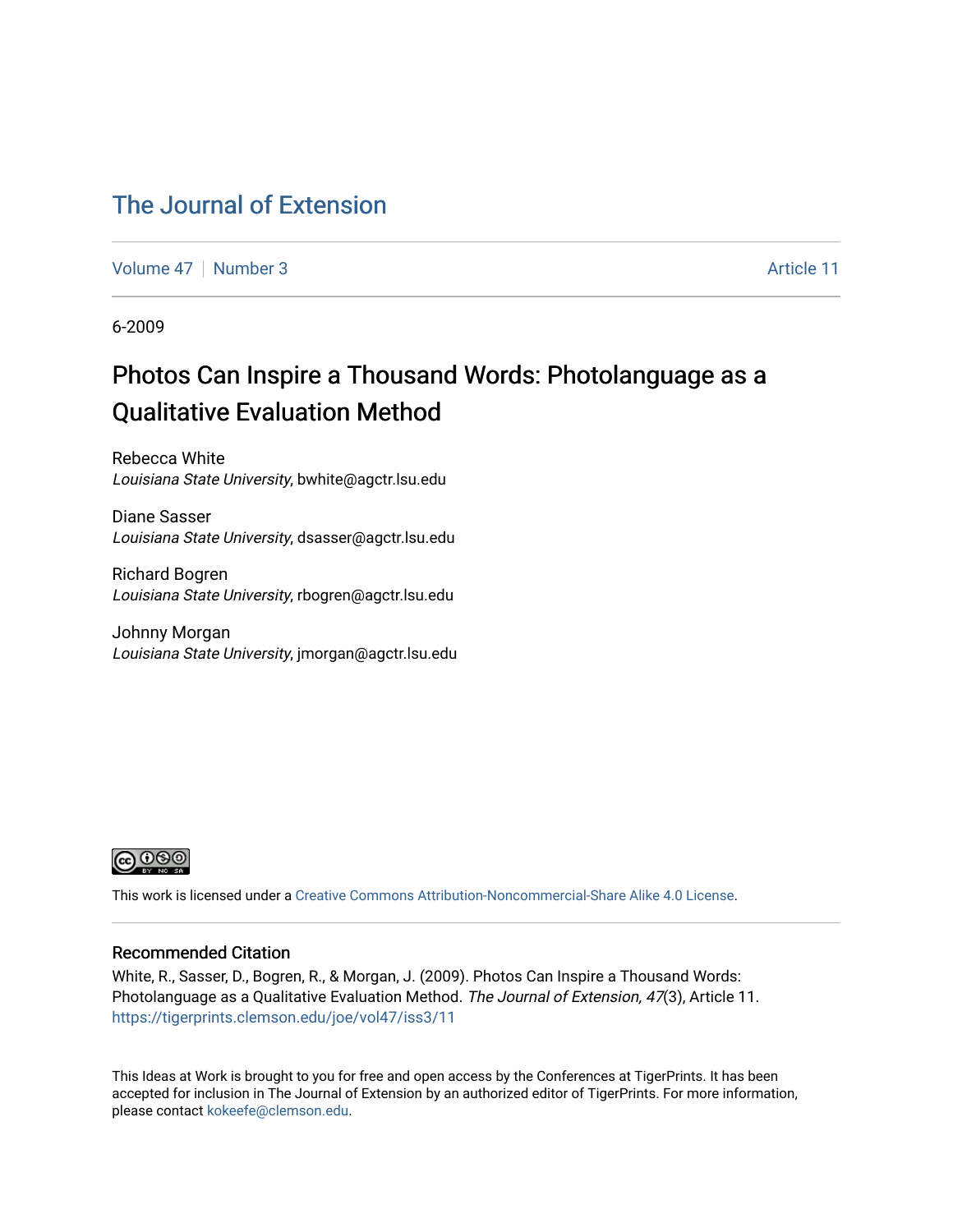

## **June 2009 Volume 47 Number 3 Article Number 3IAW1**

[Return to Current Issue](http://www.joe.org:80/joe/2009june/)

# **Photos Can Inspire a Thousand Words: Photolanguage as a Qualitative Evaluation Method**

**Rebecca White** Associate Professor and Extension Specialist [bwhite@agctr.lsu.edu](mailto:bwhite@agctr.lsu.edu)

> **Diane Sasser** Professor and Extension Specialist [dsasser@agctr.lsu.edu](mailto:dsasser@agctr.lsu.edu)

> > **Richard Bogren** Associate Professor [rbogren@agctr.lsu.edu](mailto:rbogren@agctr.lsu.edu)

**Johnny Morgan** Assistant Specialist [jmorgan@agctr.lsu.edu](mailto:jmorgan@agctr.lsu.edu)

Louisiana State University Baton Rouge, Louisiana

**Abstract:** Finding ways to encourage expression of individuals who are young, shy, or have limited verbal abilities can be challenging for evaluators. Photolanguage can be used to aid personal expression and small group interaction and as a tool to enhance qualitative evaluation activities. This method offers an interesting evaluation process that uses black-and-white photographic images specifically chosen for their aesthetic qualities; their ability to stimulate emotions, memory, and imagination; and their capacity to stimulate reflection in the viewer. Evaluators may find Photolanguage provides a valuable tool for use with evaluation participants who experience barriers to involvement, actual or perceived.

# **Background**

Photolanguage presents a technique to help individuals express themselves more fully when asked questions. Research has shown the Photolanguage method facilitates increased communication in sensitive audiences (Bessell & Burke, 2005). Although several researchers have included images to enhance their understanding of a particular situation or event (Baptist, Belisle, Péchenart, & Vacheret, 1991; Bessell & Burke, 2005; Lillis, 2001), the technique is still considered innovative. An Australian version of Photolanguage was developed by Jan Cooney and Kevin Burton (1986). This commercially produced evaluation resource includes 130 photos in this resource feature images of people, landscapes, and scenes. Cultural, psychological, sociological, and photographic criteria were considered in developing this collection.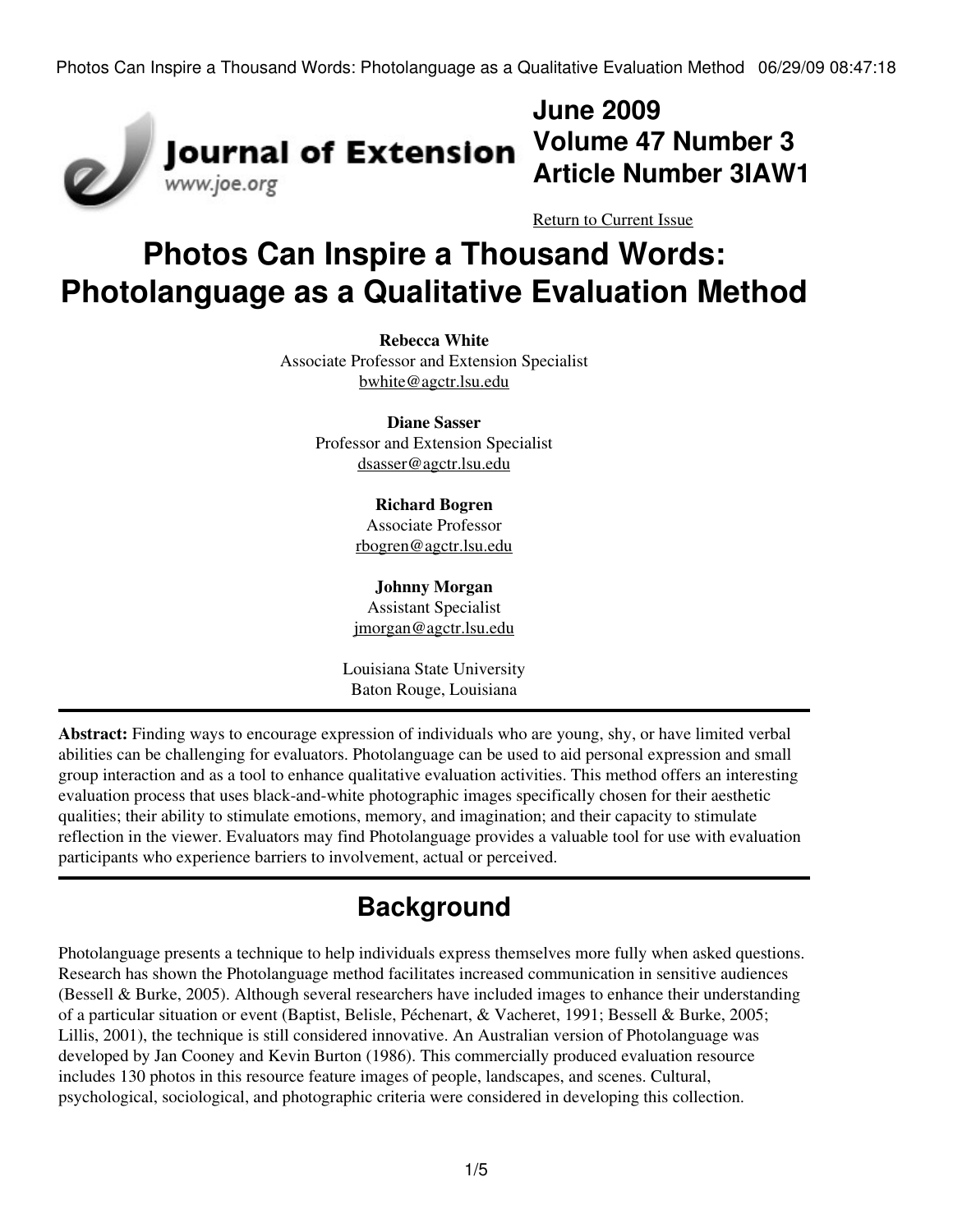Series of photos are selected specifically for use in Photolanguage to invoke reaction from individuals to stimulate and encourage their communication. The photographs are typically black-and-white images in order to allow viewers to focus on the topic or essence of the photos rather than being distracted by extraneous colors and images (Figures 1 and 2).



**Figure 1.** Image of People

**Figure 2.** Image of Landscape with People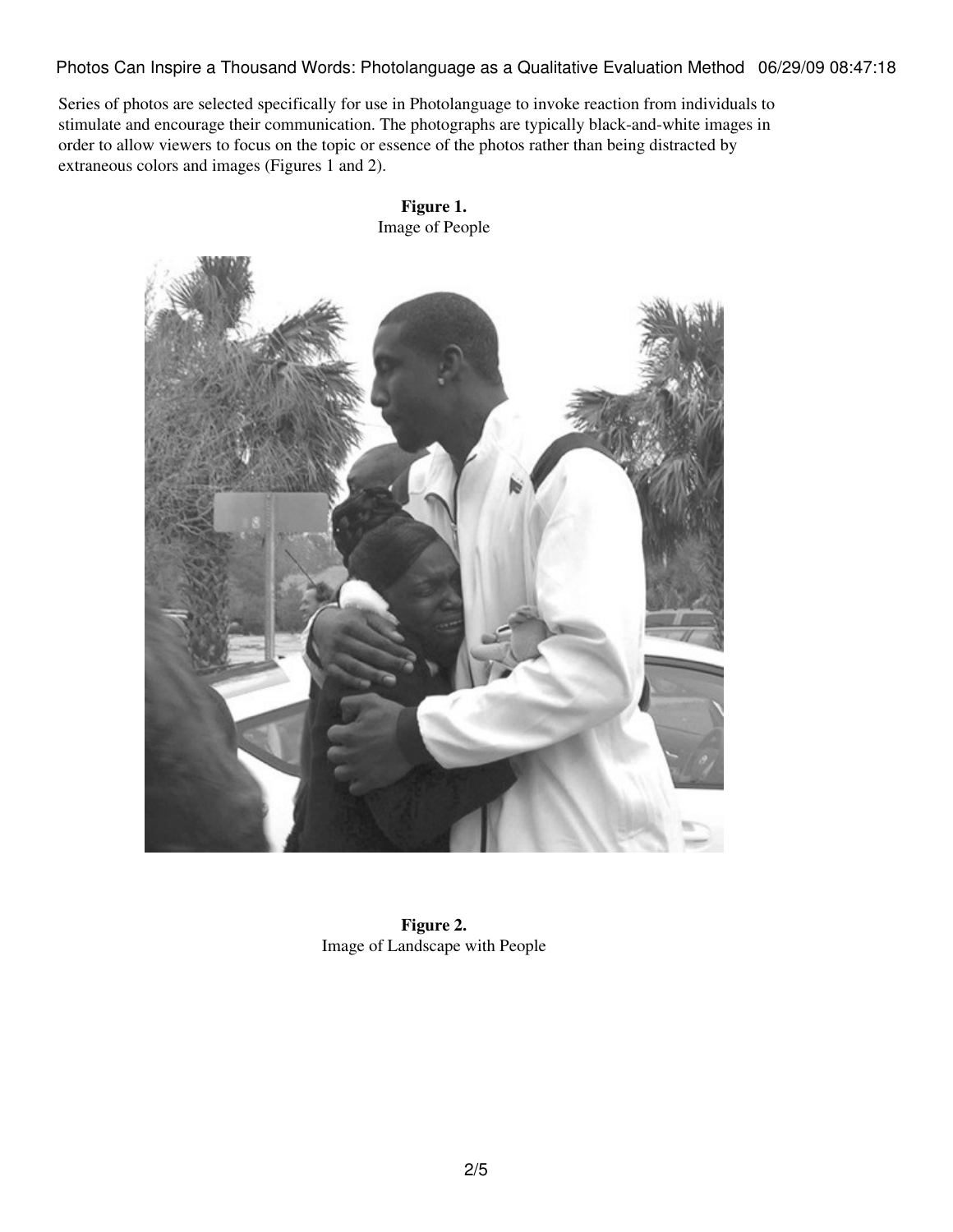

## **When to Use Photolanguage**

Viewing the symbolic photos in Photolanguage serves to stimulate a person's subconscious and past experiences and allows those experiences to emerge as conscious expression. This is particularly helpful when an evaluator encounters program evaluation participants who are young and often limited in vocabulary (Bessell & Burke, 2005). For example, an evaluator might use this method with a group of 9-11 year old youth participants and say "Select a photo that helps you describe what you learned during your week at Challenge Camp."

This method can also aid those individuals who might be reserved by nature to participate in evaluation more fully. An evaluator might ask a group of soon-to-be released male parolees "Please select a photo that helps you describe how you felt at the beginning of the Dads Make a Difference! Program. Then select a second photo that describes how you feel about this program now."

Evaluators can use Photolanguage to conduct needs assessments, ascertain program outcomes and impacts, and compile results of a program experience. Additionally, this method is appropriate for most Extension programs because they incorporate experiential learning.

## **The Photolanguage Process**

The Photolanguage process requires evocative photos, small groups, appropriate environment, sufficient time, an experienced facilitator, and consideration of purpose. The process is intended for small groups, ideally 10-12 people. Participation should be voluntary, and this freedom should be respected in the selections of photos and the extent to which individuals share with others.

The environment should be relaxed, comfortable, and isolated from distractions and human traffic. Ample space is necessary to allow the photographs to be arranged so the group members are able to view them easily.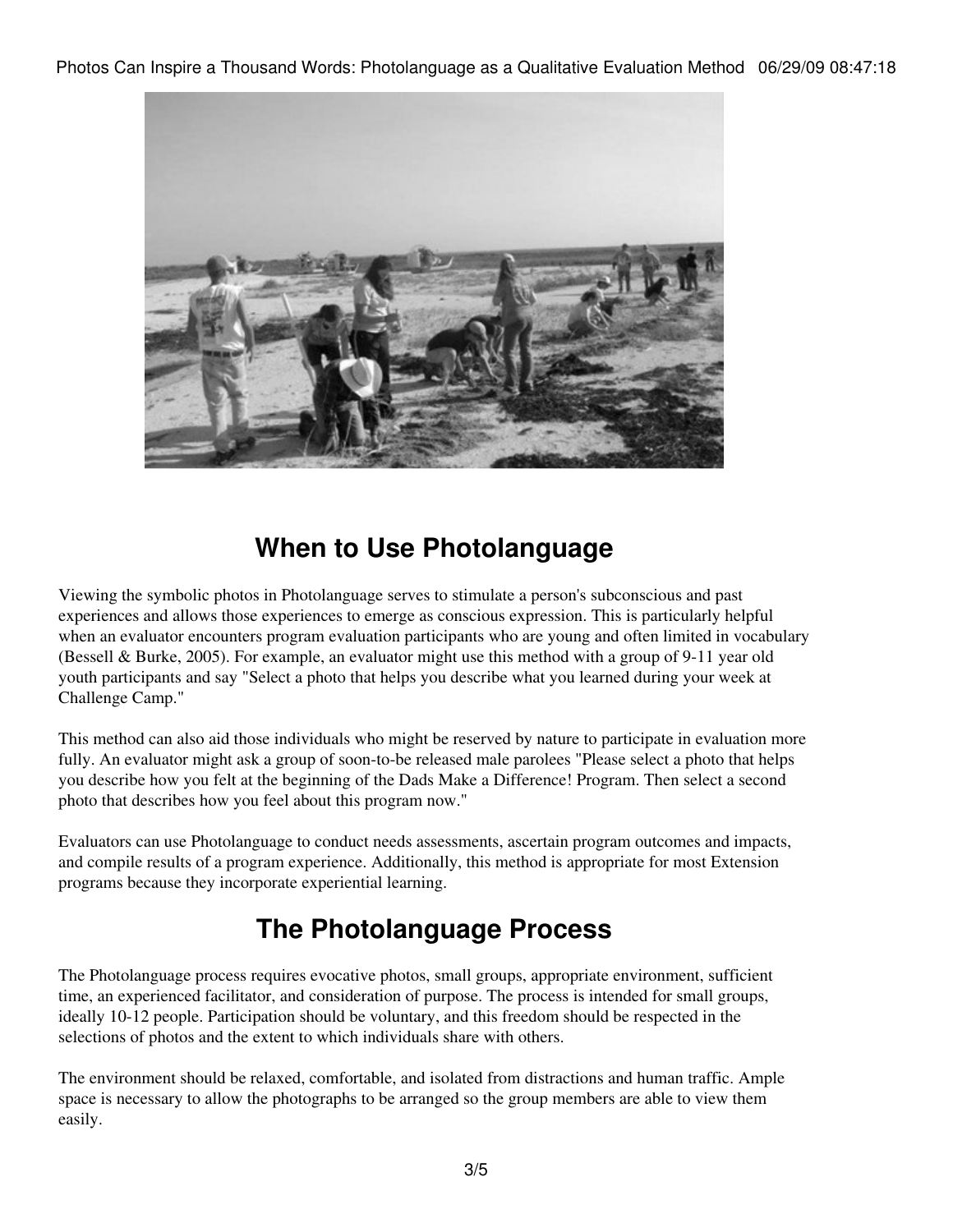Adequate time should be allowed for an explanation of the task, individual choice of the photos, and reflection time for group members. In a group of 5-10 participants, a time span of 1 hour would be sufficient. An hour and a half or more is required for larger groups.

Facilitators should be skilled in group dynamics and understand the Photolanguage process. They should be unobtrusive during the process, aware of the needs of group members, and able to avoid projecting their own interpretations onto another's chosen photo.

#### **Preparing for a Photolanguage Group Process**

To prepare for the process, the facilitator must:

- Develop the focus question(s),
- Select 40-50 photos,
- Plan the photo arrangement,
- Reflect on how to encourage exchange of reflections,
- Determine how to best record participants' sharing, and
- Consider participants' ages, cognitive abilities, privacy issues, and length of time.

The question(s) posed to the group should be clear and specific, and allow the members freedom of choice either in the focus to be addressed or the number of photos to be selected. Photos should be selected considering the audience and the focus question(s). Forty to 50 photos are recommended.

Surfaces should be adequate to provide sufficient space between the photos. They should be placed so group members can move around as they view the photographs. Comfortable seating should be provided for the participants.

#### **Conducting the Photolanguage Process**

There are seven steps in the Photolanguage process.

- 1. Facilitator welcomes participants and explains the purpose of the meeting.
- 2. Facilitator asks the focus question of the participants. For example, "Choose 1 or 2 photos that help you describe your favorite experience at 4-H University." Or the facilitator could ask participants to "Choose 1 or 2 photos that helps you express what you learned at the co-parenting sessions."